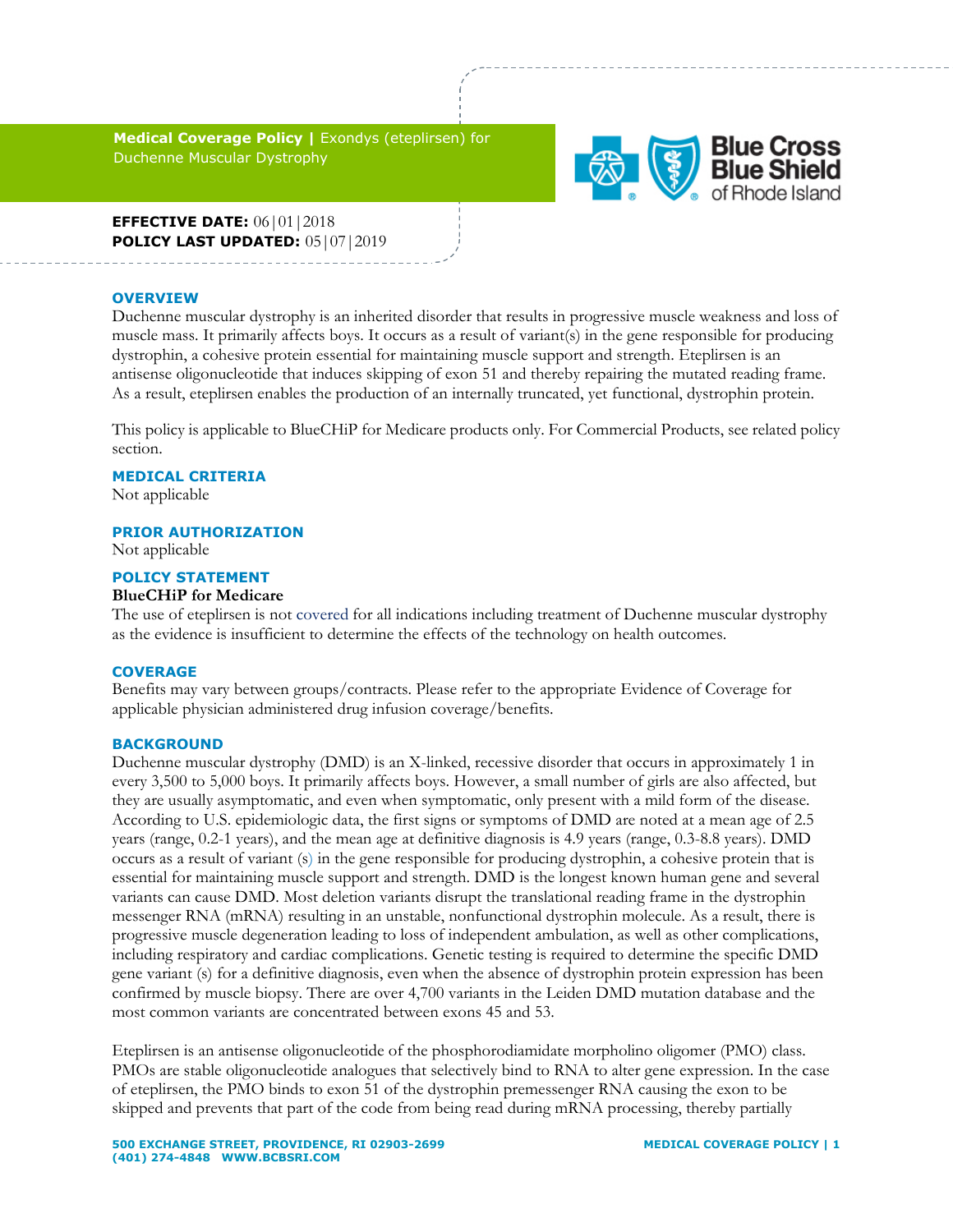repairing the mutated reading frame in the mRNA coding sequence. As a result, eteplirsen enables the production of an internally truncated, yet functional, dystrophin protein.

The current standard of pharmacotherapy for DMD is corticosteroids for all patients regardless of genetic variant .Treatment is initiated once patients reach a plateau of motor skill development, generally at ages 4 to 6 years, but prior to onset of motor decline. The goal of corticosteroid therapy is to preserve ambulation and minimize respiratory, cardiac, and orthopedic complications.

## **Regulatory Status**

In September 2016, eteplirsen (Exondys 51™; Sarepta Therapeutics) was approved by the U.S. Food and Drug Administration (FDA) through the orphan drug status process for use in Duchenne muscular dystrophy patients who have a confirmed variant of the DMD gene that is amenable to exon 51 skipping. This indication was approved under accelerated approval based on an increase in dystrophin in skeletal muscle observed in some patients treated with eteplirsen.

For individuals with confirmed variant of the Duchenne muscular dystrophy gene that is amenable to exon 51 skipping who receive eteplirsen, the evidence includes 1 randomized controlled trial (RCT) and its openlabelled follow-up study, and interim data from an ongoing RCT. Relevant outcomes are disease specific survival, change in disease status, morbid events, functional outcomes, health status measures, quality of life, and treatment-related mortality and morbidity According to the FDA analysis, the pivotal RCT and its openlabelled follow-up failed to provide evidence of a clinical benefit in terms of 6-minute walk distance. Evidence on the impact of eteplirsen treatment on dystrophin levels was inconclusive. Interim results from an ongoing study provided evidence that eteplirsen increased dystrophin levels in skeletal muscle in some patients by a median of 0.1% after 48 weeks of treatment. In summary, the clinical benefit of treatment for Duchenne muscular dystrophy with eteplirsen, including improved motor function, has not been demonstrated. Establishing a clinical benefit is necessary in ongoing clinical trials. The most frequently reported adverse events across clinical trials were balance disorder, vomiting, and contact dermatitis. The evidence is insufficient to determine the effects of the technology on health outcomes. Therefore, eteplirsen is considered not covered for all indications including treatment of Duchenne muscular dystrophy.

## **CODING**

# **BlueCHiP for Medicare**

The following HCPCS code is not covered: **J1428** Injection, eteplirsen, 10 mg

## **RELATED POLICIES**

Prior Authorization of Drugs

## **PUBLISHED**

Provider Update, July 2019 Provider Update, June 2018 Provider Update, June 2017

## **REFERENCES**

1. Bushby K, Finkel R, Birnkrant DJ, et al. Diagnosis and management of Duchenne muscular dystrophy, part 1: diagnosis, and pharmacological and psychosocial management. Lancet Neurol. Jan 2010; 9(1):77-93. PMID 19945913

2. Center for Disease Control and Prevention. Muscular Dystrohpy: MD STARnet Data and Statistics. 2016; http://www.cdc.gov/ncbddd/musculardystrophy/data.html. Accessed November 7, 2017.

3. Falzarano MS, Scotton C, Passarelli C, et al. Duchenne muscular dystrophy: from diagnosis to therapy. Molecules. Oct 07 2015;20(10):18168-18184. PMID 26457695